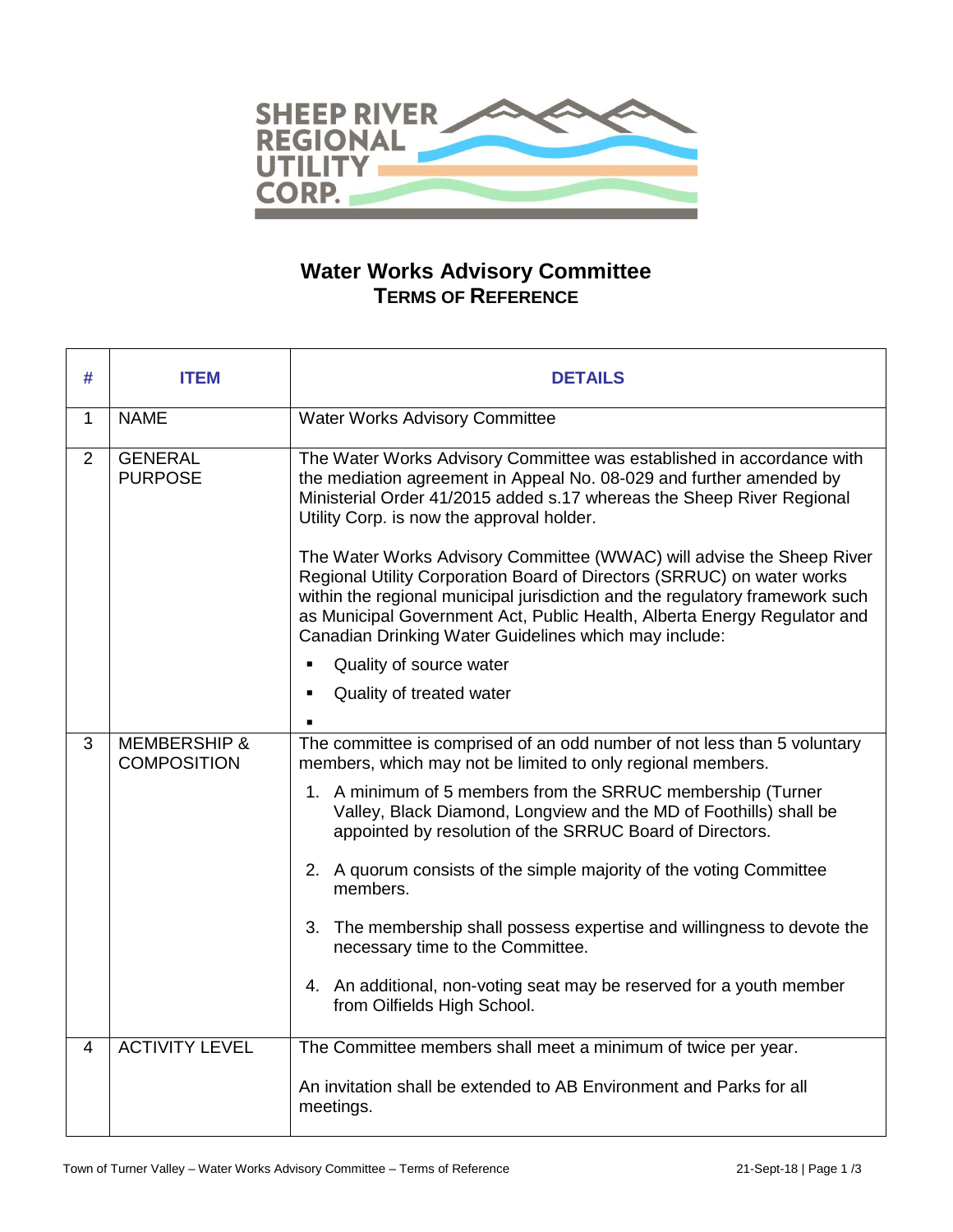| # | <b>ITEM</b>                                                      | <b>DETAILS</b>                                                                                                                                                                                                                                                                                                                      |
|---|------------------------------------------------------------------|-------------------------------------------------------------------------------------------------------------------------------------------------------------------------------------------------------------------------------------------------------------------------------------------------------------------------------------|
| 6 | <b>LEADERSHIP &amp;</b><br><b>GOVERNANCE</b><br><b>STRUCTURE</b> | 1. This is an ad hoc committee which reports to the SRRUC Board of<br>Directors.                                                                                                                                                                                                                                                    |
|   |                                                                  | 2. SRRUC Board of Directors will provide projects (or topics) for the<br>Committee to examine or report upon.                                                                                                                                                                                                                       |
|   |                                                                  | 3. The committee, using an independent perspective, will provide analysis,<br>options for consideration, identify gaps and/or make recommendations<br>on the potable water quality system.                                                                                                                                          |
|   |                                                                  | 4. Every effort shall be made by this Committee to reach consensus.<br>In cases where consensus cannot be reached, the committee will<br>determine the decision through voting.                                                                                                                                                     |
|   |                                                                  | 5. All voting committee members, including the Chairperson, have one<br>vote.                                                                                                                                                                                                                                                       |
|   |                                                                  | 6. The Committee shall at its first meeting in each year, elect by a majority<br>vote of members present, one member as Chair and one member for<br>Vice-Chair. The Chair shall preside over any business before the<br>Committee and the Vice Chair shall preside in the event of the absence<br>or inability to act of the Chair. |
|   |                                                                  | 7. The Chair and Vice-Chair shall only sit in these positions for (3) three<br>consecutive (1) one-year terms.                                                                                                                                                                                                                      |
|   |                                                                  | 8. Except in the event of illness, or absence authorized by the Chair, a<br>member who is absent from two (consecutive meetings shall cease to<br>be a member. The Chair shall make the SRRUC Board of Directors<br>aware of the matter and request that another member be appointed to<br>the Committee.                           |
|   |                                                                  | 9. The SRRUC Board of Directors may by resolution, terminate any<br>member of the WWAC, if the member violates the code of conduct or<br>uses information obtained through their position as a member of the<br>Committee to gain a pecuniary benefit in respect of any matter in which<br>they may have a pecuniary interest.      |